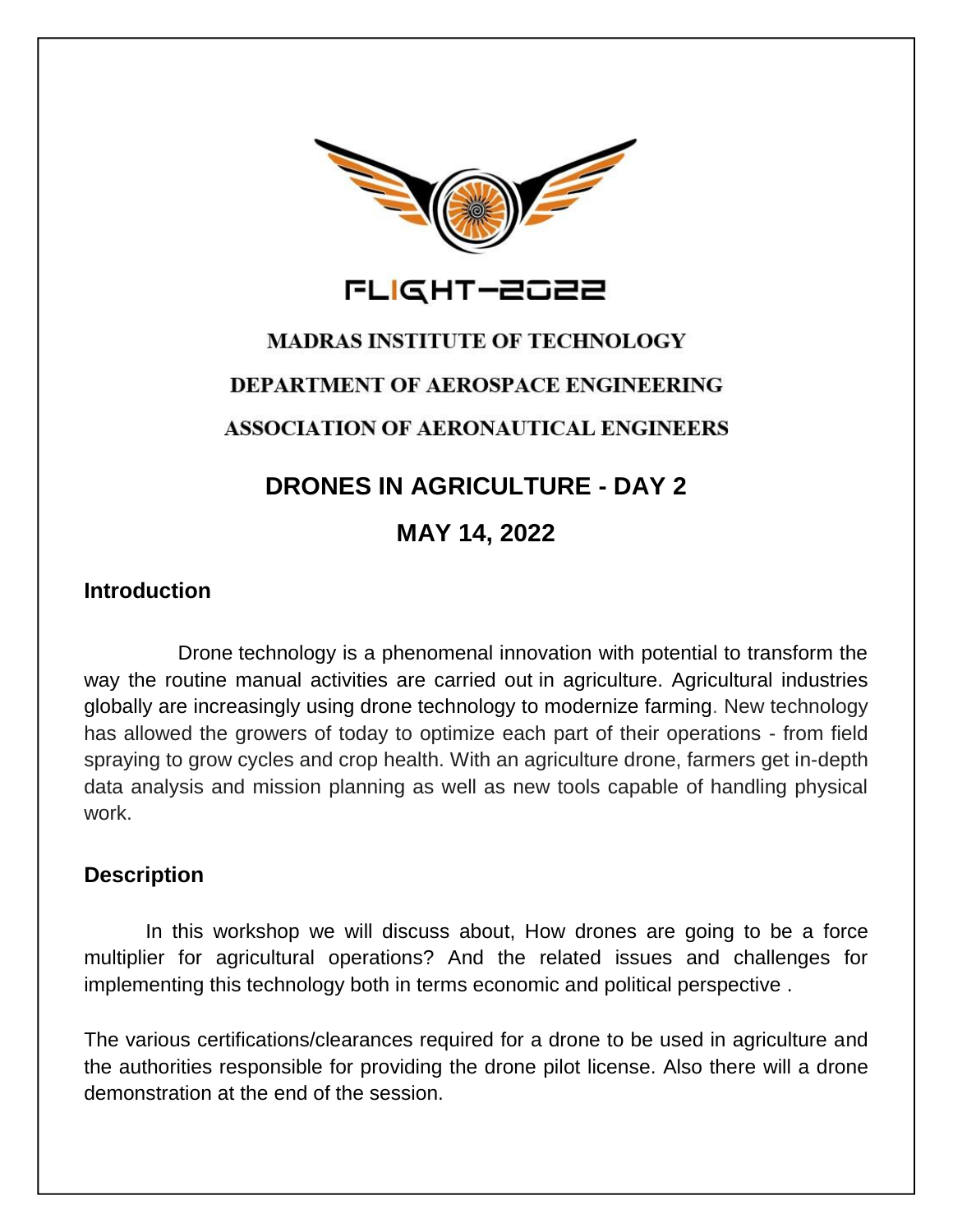Come join us on 14<sup>th</sup> of May and get a chance to interact with some of the great minds of the nation

> - **Dr.K.Senthil kumar, Professor & Director Incharge, CASR And his team.**

### **Schedule for the Workshop**

 09:00am - 10:00am :- Presentation 10:00am - 10:40am :- Group discussion 10:45am - 11:00am :- Drone demonstration

#### **Contact Details**

For any queries regarding the event, feel free to contact the organizers.

| 1) Name               |        | Abinesh K            |
|-----------------------|--------|----------------------|
| <b>Contact Number</b> |        | +91 8190077667       |
| Mail-ID               | ٠<br>٠ | imabineshk@gmail.com |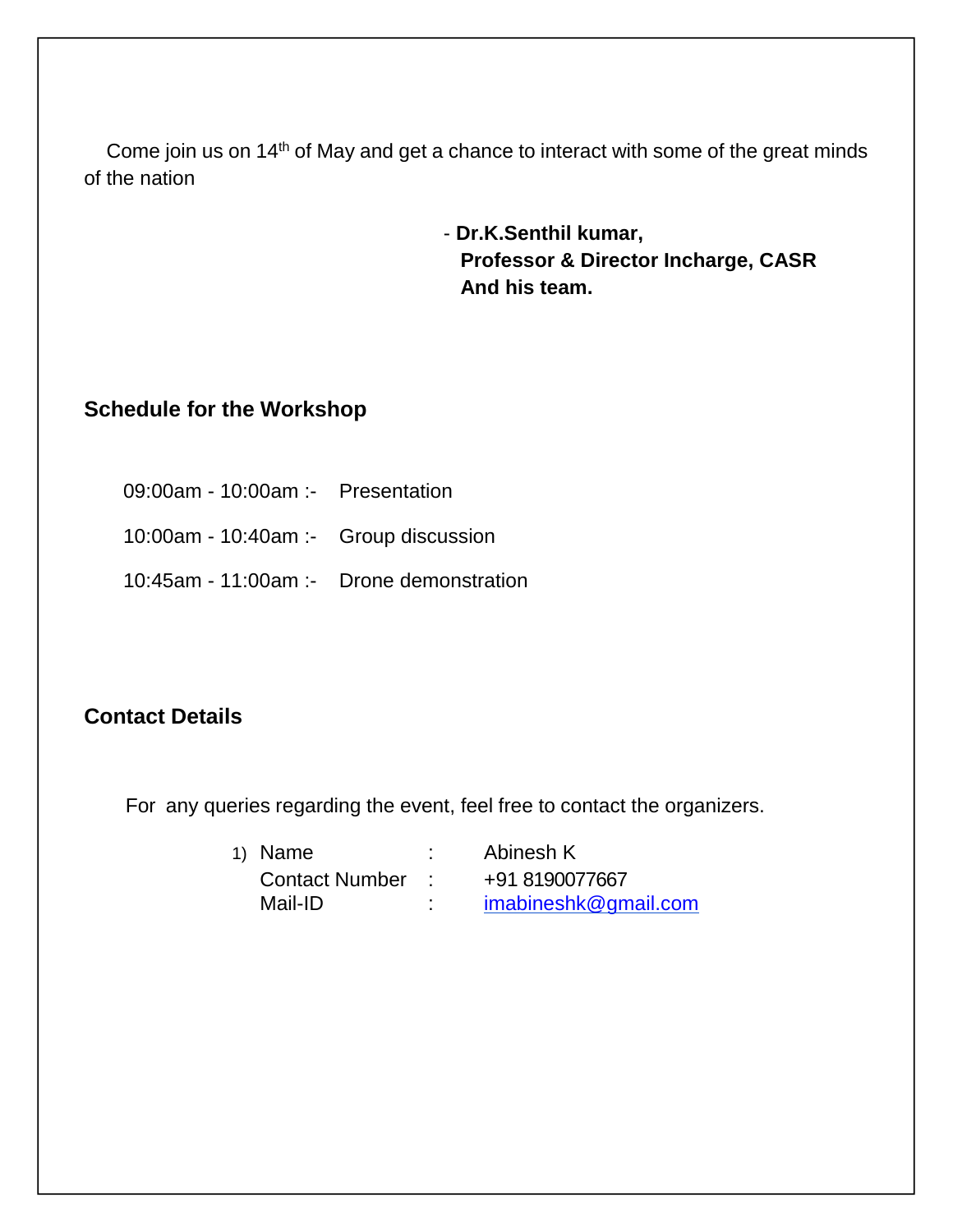#### **KISAN DRONES –CHALLENGES AND BUSINESS OPPORTUNITIES**

#### **Rs.5 lakh worth of DGCA Certified Drone Training programme is free for registered participants [www.casrrpto.com](http://www.casrrpto.com/)**

Drones are well-equipped with various features like multi-spectral and photo cameras, allowing them to be used in many areas of the agriculture sector, including crop stress monitoring, plant growth prediction, and herbicide and fertilizer delivery. By using drones to assess vegetation and crops, field areas infected by weeds or infections, and pests, farmers can precisely apply chemicals to fight these infestations, reducing their overall cost. Numerous start-ups are also developing drones that spray nutrients and seeds into the soil using drones. Thus, this technology will increase and can be applied thereby optimizing the overall cost for the farmer. Additionally, drone planting systems have been developed by several start-up companies that can shoot pods, seeds, and spray crop management, which reduces the cost of labour and reduces the exposure of workers to potentially hazardous conditions

Based on the unique advantages of drone technologies in agriculture, the Ministry of Agriculture & Farmers Welfare (Department of Agriculture and Farmers Welfare) has developed Standard operating procedures (SOPs) for the use of drones for the application of pesticides and nutrients that provide concise instructions for the effective and safe use of drones.

The ministry of agriculture and farmers welfare has issued guidelines to make drone technology more affordable for stakeholders in Indian agriculture.

As per the guidelines of the "Sub-Mission on Agricultural Mechanization" (SMAM), grants up to 100% of the cost of an agricultural drone or Rs. 10 lakhs, whichever is less, can be given to farm machinery training and testing institutes, ICAR centres, Kishi Vigyan Kendras and state universities for the purchase of agriculture drones.

Farmers' Producer Organizations (FPOs) may receive up to 75% of the cost of an agriculture drone to use in their fields. For agencies that are not interested in purchasing drones, a contingency expenditure of Rs6000 per hectare would be provided to hire drones for demonstrations from the custom hiring centres. Start-ups, drone manufacturers, and hi-tech hubs. For implementing agencies, contingent expenditures for drone demonstrations would be limited to Rs.3000 per hectare. Support and grants would be available until March 31, 2023.